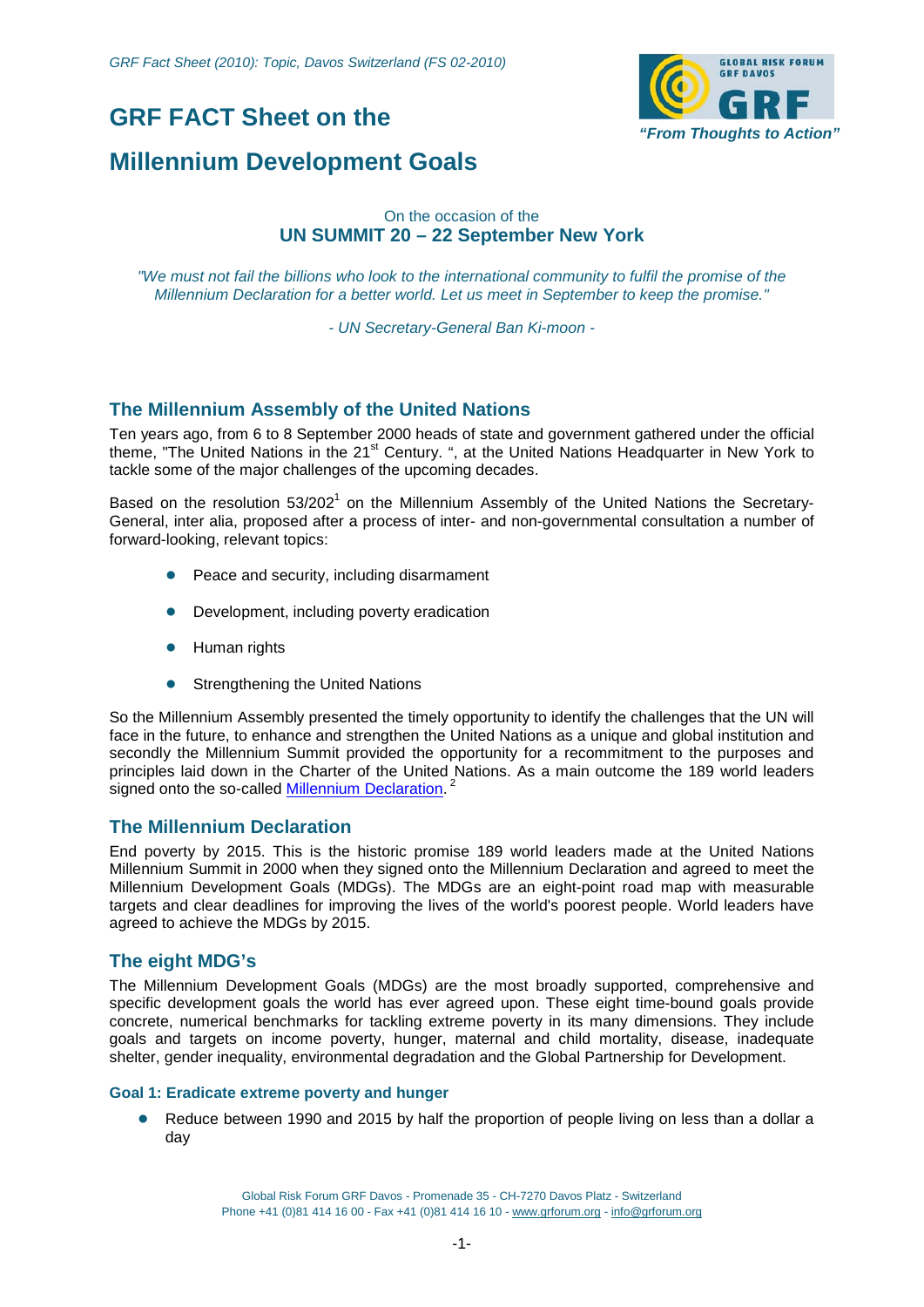- Achieve full and productive employment and decent work for all, including women and young people
- Reduce by half the proportion of people who suffer from hunger

#### **Goal 2: Achieve universal primary education**

● Ensure that all boys and girls complete a full course of primary schooling

#### **Goal 3: Promote gender equality and empower women**

● Eliminate gender disparity in primary and secondary education preferably by 2005, and at all levels by 2015

#### **Goal 4: Reduce child mortality**

● Reduce by two thirds the mortality rate among children under five

#### **Goal 5: Improve maternal health**

- Reduce by three quarters the maternal mortality ratio
- Achieve, by 2015, universal access to reproductive health

#### **Goal 6: Combat HIV and AIDS, malaria and other diseases**

- Halt and begin to reverse the spread of HIV/AIDS
- Achieve, by 2010, universal access to treatment for HIV/AIDS for all those who need it
- Halt and begin to reverse the incidence of malaria and other major diseases

#### **Goal 7: Ensure environmental sustainability**

- Integrate the principles of sustainable development into country policies and programmes; reverse loss of environmental resources
- Reduce biodiversity loss, achieving, by 2010, a significant reduction in the rate of loss
- Reduce by half the proportion of people without sustainable access to safe drinking water and basic sanitation
- Achieve significant improvement in lives of at least 100 million slum dwellers, by 2020

#### **Goal 8: Develop a global partnership for development**

- Develop further an open, rule-based, predictable, non-discriminatory trading and financial system
- Address the special needs of the least developed countries.
- Address the special needs of landlocked developing countries and small island developing **States**
- $\bullet$  Deal comprehensively with the debt problems of developing countries<sup>3</sup>

#### **Progress**

There has been remarkable progress on some MDGs in many countries. Extreme poverty decreased from 1.8 billion in 1990 to 1.4 billion in 2005. Enrolment in primary education is at 89%, up from 82% in 1999. If current trends continue, 86% of people in developing regions will have access to clean water in 2015. However, progress has been highly uneven among regions, countries and population groups. Some targets are also globally off-track: It is estimated that in 2009 more than 1 billion people suffered from hunger. Maternal mortality is not decreasing nearly fast enough to meet the target for 2015 and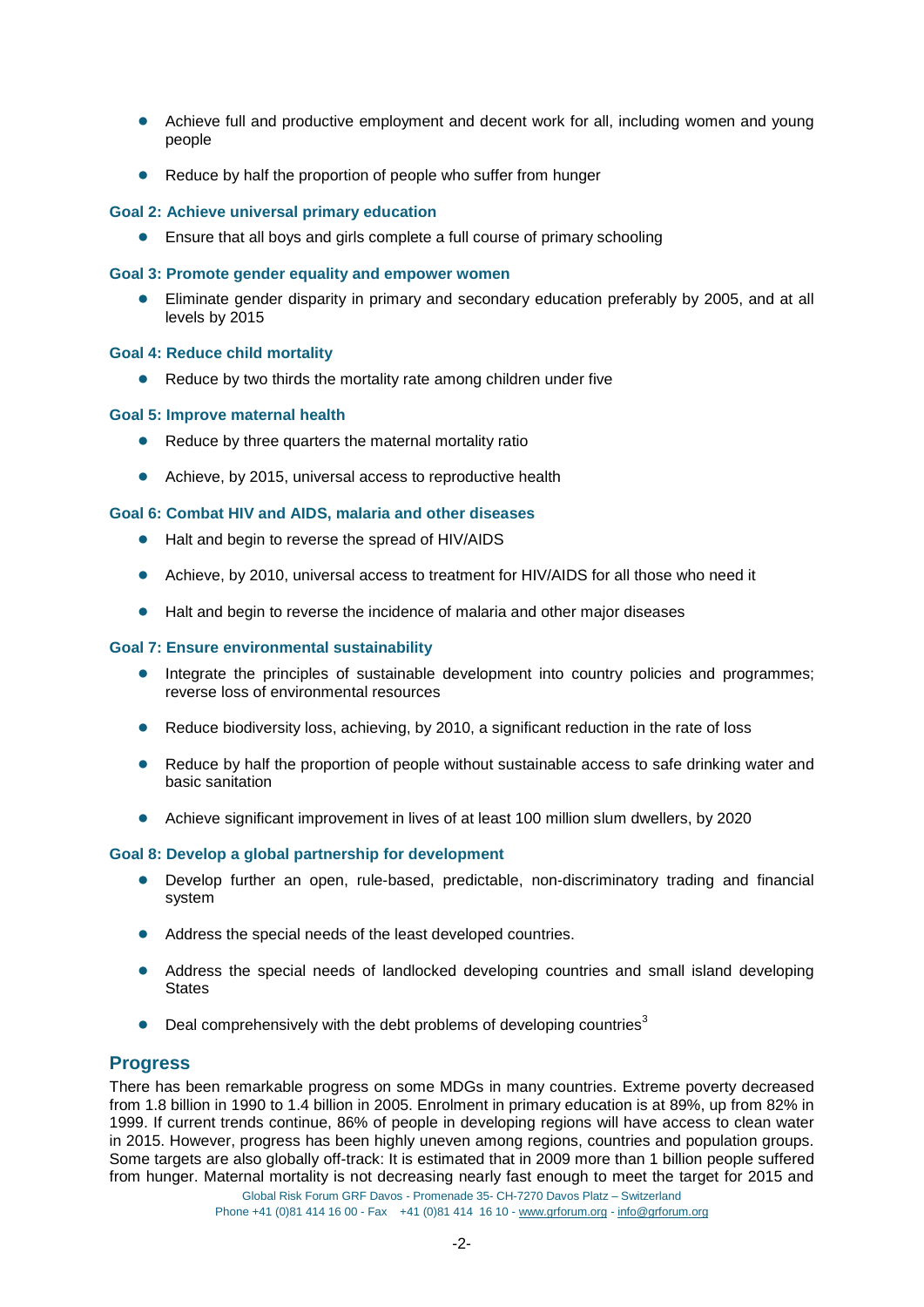the number of people living with HIV worldwide continues to grow. In sub-Saharan Africa no country is currently on course to achieve the MDGs by 2015.

While the share of people is declining, the absolute number of the poor in South Asia and in sub-Saharan Africa is increasing.

The impact of the international financial and economic crisis in combination with high food prices is threatening the MDG progress. Sustained poverty and hunger reduction is at risk because of vulnerability to climate change, particularly in the area of agricultural production. Without substantial international support, several of the Goals are likely to be missed in many developing countries by 2015. The financial and economic crisis, the worst since the Great Depression, it has reversed development gains in many developing countries and threatens to seriously undermine the achievement of the Millennium Development Goals by 2015.

There are deeply inspiring examples of progress made by countries in all regions of the world through cooperation, partnerships, actions and solidarity, although the number of people living in extreme poverty and hunger surpasses 1 billion and inequalities between and within countries remain a significant challenge. Maternal and child mortality are still on an alarming global level. They will affirm that eradication of poverty and hunger, as well as combating inequality at all levels, is essential to create a more prosperous and sustainable future for all.

Climate change poses serious risks and challenges to all countries, especially developing countries. Addressing climate change will be of key importance in safeguarding and advancing progress towards achieving the Millennium Development Goals.

Disaster risk reduction and increasing resilience to all types of natural hazard, in developing countries, in line with the Hyogo Framework for Action 2005-2015: Building the Resilience of Nations and Communities to Disasters, can have multiplier effects and accelerate achievement of the Millennium Development Goals. Reducing vulnerabilities to these hazards is therefore a high priority for developing countries.

Policies and actions must focus on the poor and those living in the most vulnerable situations, including persons with disabilities, so that they benefit from progress towards achieving the Millennium Development Goals. There is a particular need to provide more equitable access to economic opportunities and social services.

Least developed countries face significant constraints and structural impediments in their development efforts. The least developed countries are lagging behind in meeting the Millennium Development Goals. More attention should be given in particular to Africa, especially those countries most off track to achieve the Millennium Development Goals by 2015.<sup>6</sup>

Progress towards the MDGs is measured through 21 targets and [60 official indicators.](http://unstats.un.org/unsd/mdg/Resources/Attach/Indicators/OfficialList2008.pdf) Most of the MDG targets have a deadline of 2015, and 1990 is the baseline against which progress is gauged.

# **The UN Review Summit on the MDGs**

With only five years left until the 2015 deadline to achieve the Millennium Development Goals, UN Secretary-General Ban Ki-moon has called on world leaders to attend a summit in New York on 20-22 September to accelerate progress towards the MDGs.

Coming amid mixed progress and new crises that threaten the global effort to halve extreme poverty, "the summit will be a crucially important opportunity to redouble our efforts to meet the Goals," he said, referring to the targets adopted at the UN Millennium Summit of 2000, aimed at slashing poverty, hunger, disease, maternal and child deaths and other ills by a 2015 deadline.

World leaders will reaffirm the promises made in the [Millennium Declaration](http://www.un.org/millennium/declaration/ares552e.htm) and will continue to be guided by the [United Nations Charter,](http://www.un.org/en/documents/charter/index.shtml) recognizing that progress, including on poverty eradication, is being made despite setbacks.